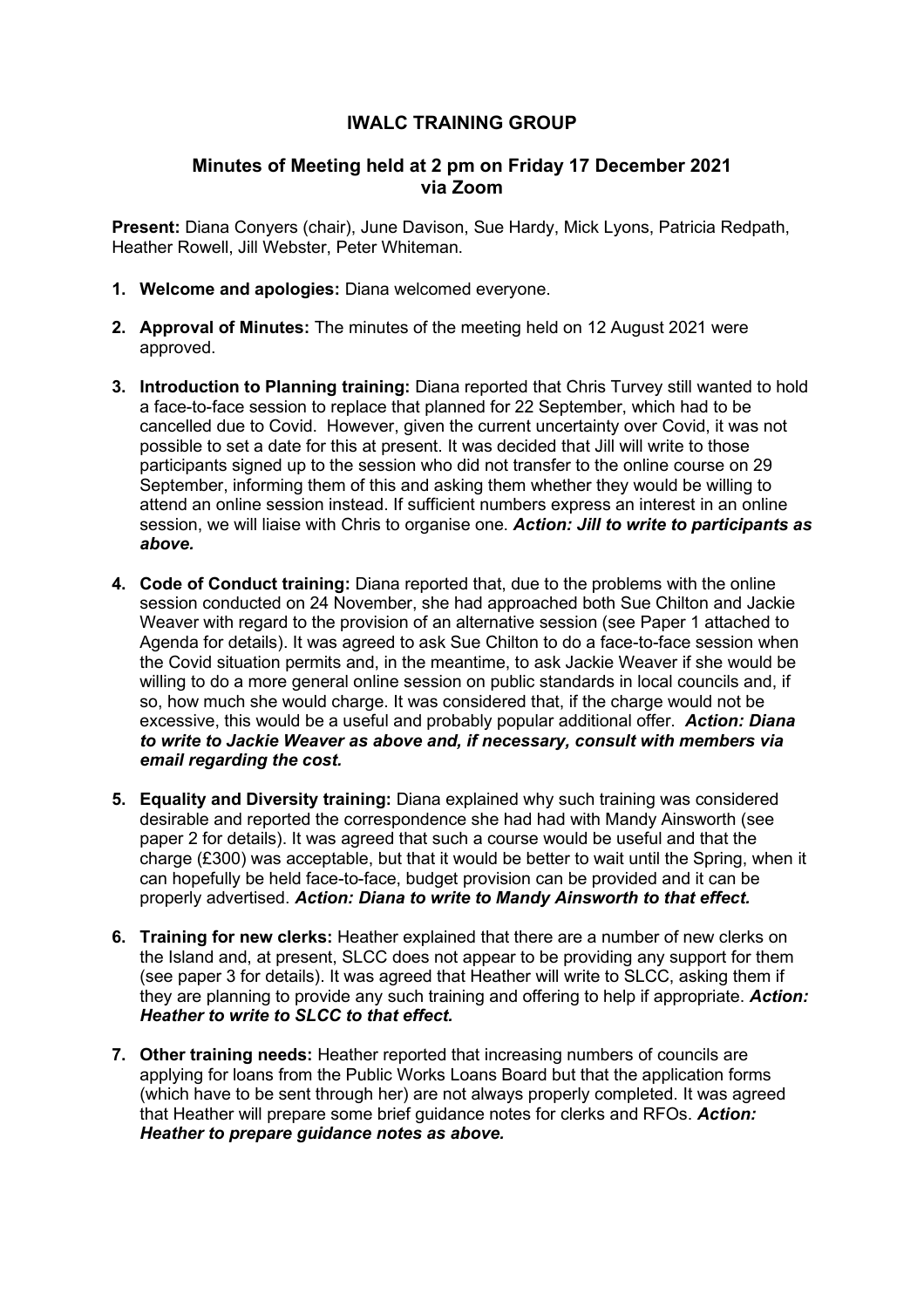- **8. Training fees and related issues:** Sue requested that IWALC consider increasing the fees for non-IWALC councillors and the cancellation charges for member councillors who fail to attend without good reason. She reported that they have remained the same for many years and that, at the present rates, there is little financial incentive to join IWALC to get access to training. It was agreed to recommend to the Executive that the fees be increased from £50 to £75 per person for face-to-face sessions and from £25 to £50 for online sessions and that cancellation charges for face-to-face sessions be increased from £50 to £75. It was also agreed to write to all councils in January, reminding them of the benefits of IWALC membership, and to explore the possibility of changing the password to the NALC website to prevent former IWALC councils continuing to access it. *Action: (i) Heather to put above recommendation re changes in fees on agenda of January Executive meeting; (ii) Diana to draft letter to all councils outlining benefits of IWALC membership; (iii) Heather to liaise with NALC re possibility of changing website password.*
- **9. Next meeting:** The next meeting will probably be held in February, depending on need and the Covid situation.

The meeting ended at 3.15 pm.

Diana Conyers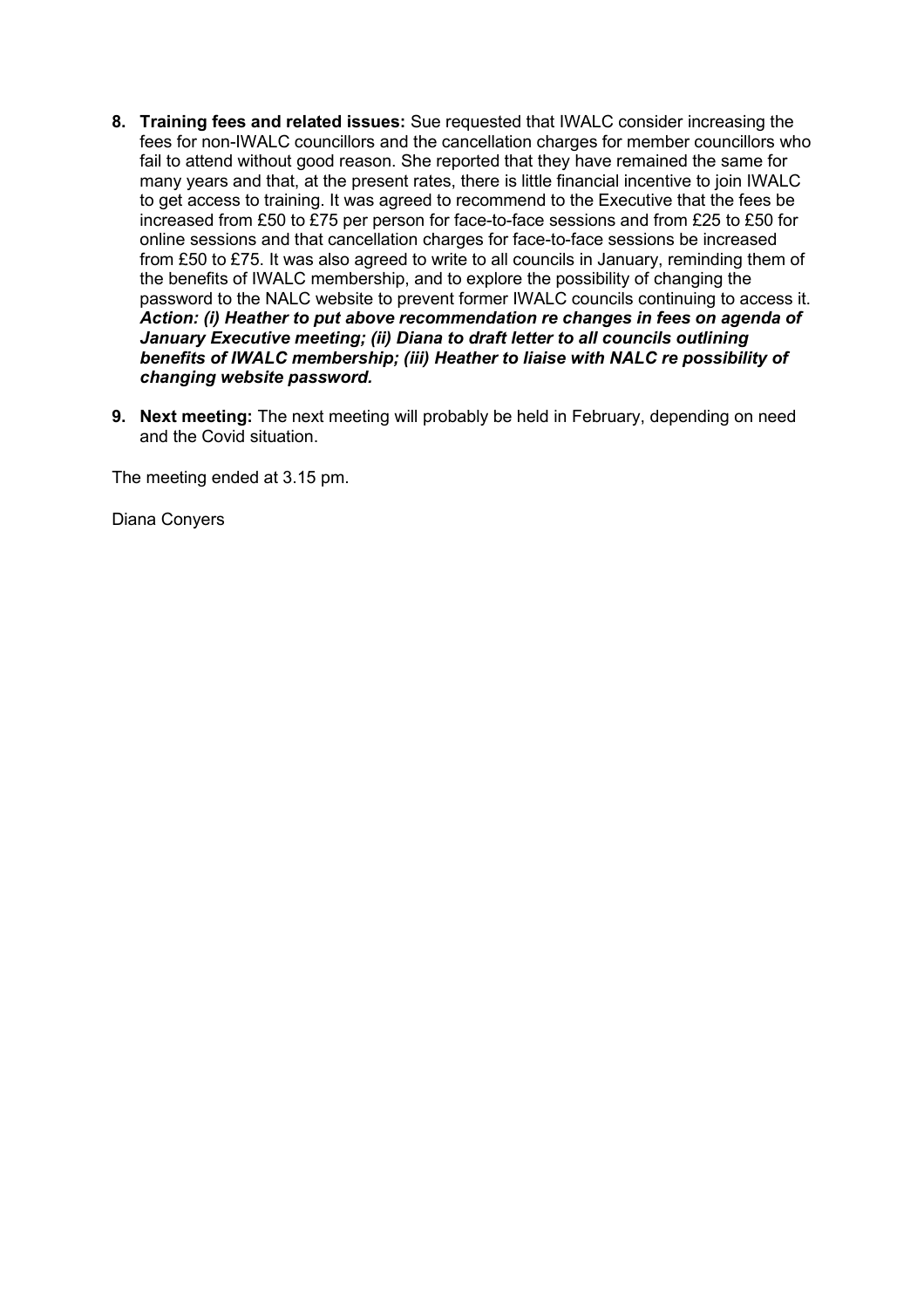### **Paper 1: Code of Conduct Training**

Feedback from participants who attended the 24 November session varies. However, the general opinion is that, in addition to the technological problems, it was not sufficiently geared to the needs of local councils and didn't cover all the information our members need. Non-IWALC participants have not been charged for the session.

I am therefore suggesting that we organise another session with a different trainer. On 2 December I attended NALC's online Future Communities Conference. It included several sessions related to code of conduct, including one by Jackie Weaver, Secretary of the Cheshire Association of Local Councils and famous for her involvement in the Handforth PC case. On a whim I emailed Jackie the following day, asking if she would consider doing an online session for us in the new year. To my surprise, she said she would be happy to do so - either on her own or (her suggestion) in conjunction with a local trainer. The obvious local trainer would be Sue Chilton, I have therefore written to her, asking if she would be able to do it, either alone or with Jackie Weaver. She has yet to reply but hopefully she will do so before the meeting.

#### Paper 2: Equality and Diversity Training

Heather, Jill and I consider that there is a need for a training session on the implications of the Equality Act for local councils. There is at least one councillor on the Island with a disability and we know of at least one council that has had a complaint from a member of the public on a disability-related issue. I have found out that Newport and Carisbrooke Community councillors attended such a course recently. It was provided by Mandy Ainsworth of the HTP Apprenticeship College and, according to one of the participants (Shirley Smart), it was very good.

I therefore contacted Mandy. She informed that it was a two-hour session (6.00-8.00) pm) and that it covered the following:

Overall Objectives:

To understand how equality, diversity and inclusion are embedded in the workplace and everyday life and the type of language that is appropriate to use To recognise how this training relates to your role The in parts: The councils code of conduct and how it links to equality, diversity and inclusion. Defining equality, diversity and inclusion The Equality act 2010 and the protected characteristics Discrimination, Victimisation, harassment and stereotyping Under Gender - gender reassignment, pronouns, language around gender, honorifics, Homophobic/Biphobic/Transphobic language Under Race and ethnicity - Language, respect Respect Mental health How to tackle or challenge any unsupportive language or comments How can you help, signposting